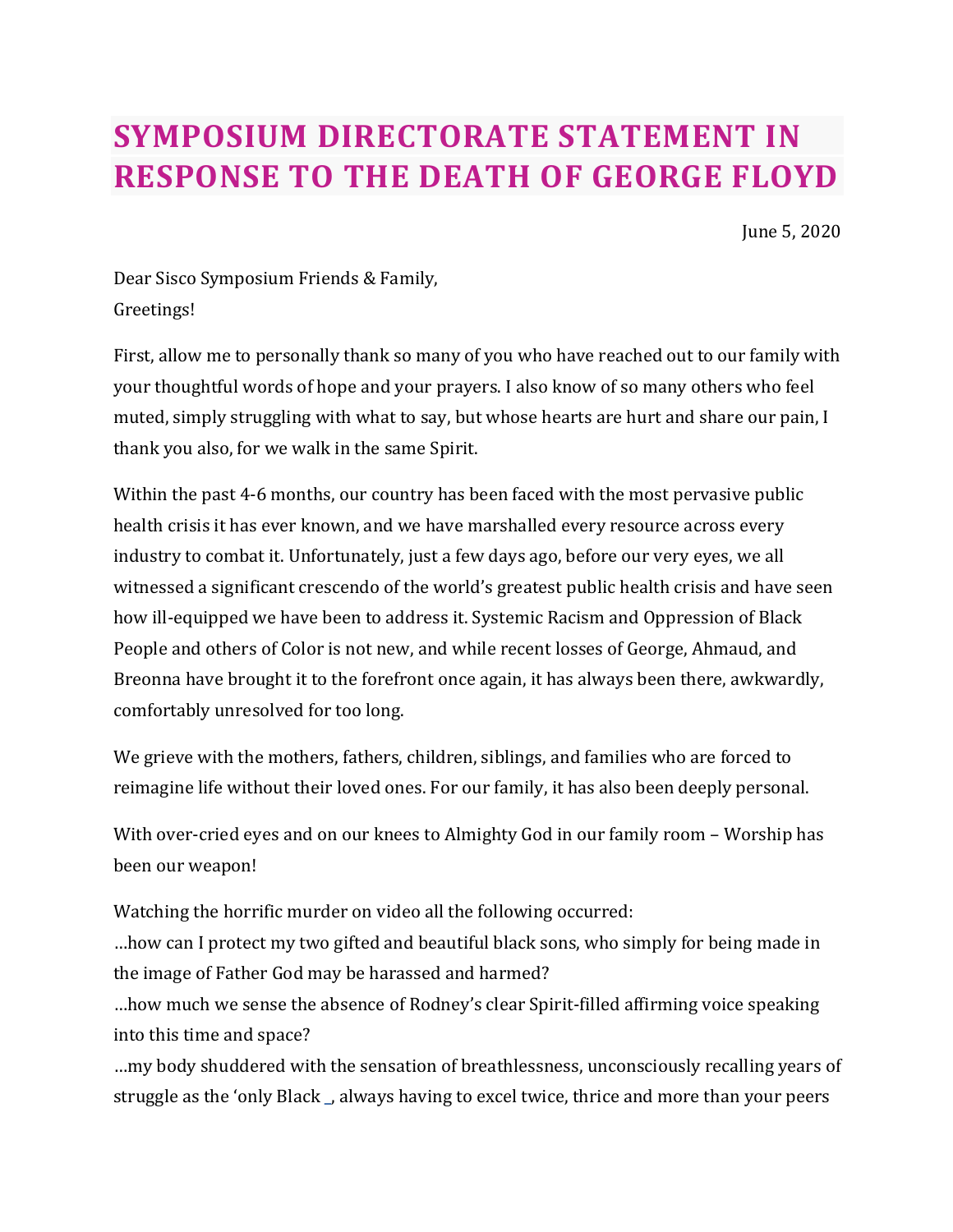just to be visible, and then to be even recognized. With over-cried eyes and on our knees to Almighty God in our family room – Worship has been our weapon!

The windpipes of our people have been compressed for a very long time.

This most recent event was tragic, not because George Floyd was Black. It was tragic simply because he was an image bearer of God.

Because of Christ, those of us who dare call Him Abba, Daddy have continued to harbor a quiet fervent Hope.

From the streets of D.C. to Denver and L.A. to Atlanta, we see the footsteps of our future leaders in the young people of our country. The Rodney Sis co Symposium is committed to its mission to inform, prepare, and influence future Christian leaders to see, embrace, and practice holistic biblical Kingdom Diversity.

Rodney said, '...being the body of Christ is that we understand what grace is. Grace says that we are to be patient with each other. We spend time with each other. We're preparing young men and women to know...how to be people who are able to engage with difference and conflict in a way that still says we're doing it as men and women of God."

Our work is strategically and unashamedly focused on college campuses, investing in developing leaders whose world views are purposely biased toward diversity, equity, and inclusion as taught in the Bible  $-$  Rev 5:9, '...from every tribe, every nation, every tongue, every people...' and with the desire to work toward that now. - Matt. 6:10, '...Thy kingdom come on earth as it is in Heaven...'

This we believe is one way we begin to inoculate our world against the pandemic of racism and oppression and restore peace and reconciliation.

In addition to the pathways you may already be exploring, we want to direct you to some helpful resources. These include an upcoming Live Webinar on Tuesday, June 9th, entitled "400 Years of Racial Injustice & Violence, A Call for an Antiracist Christian Identity", two thought provoking speeches – one by Rodney Sisco – "Who is my Neighbor?" and, the other, by Dr. Bernice King – "The Fierce Urgency of Now". You will find these all listed below and can link to them directly from our website at www.Rodneysiscosymposium.org.